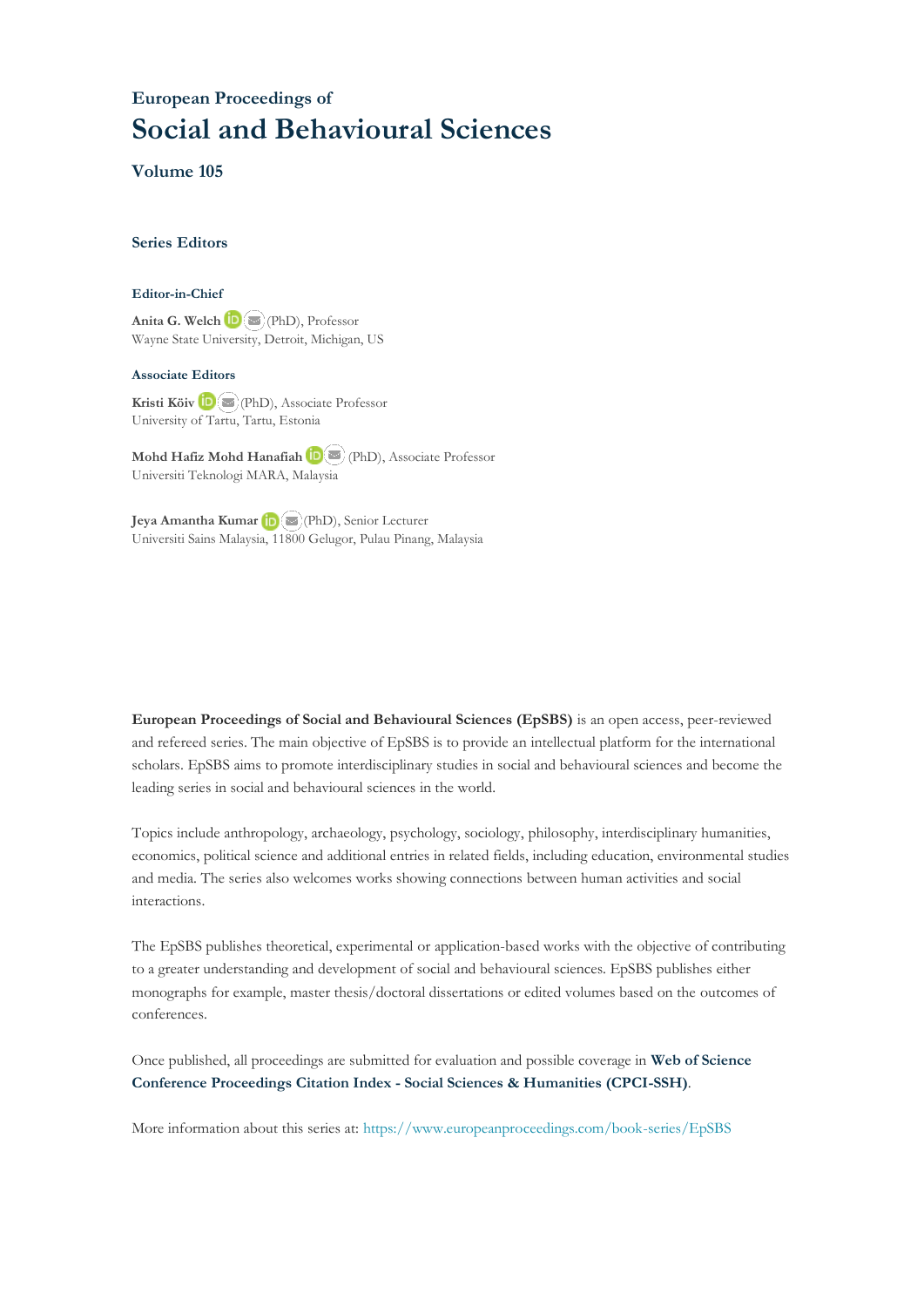# COMPETITIVENESS AND THE DEVELOPMENT OF SOCIO-ECONOMIC SYSTEMS

Selected, peer-reviewed papers from the

IV International Scientific Conference "Competitiveness and the development of socioeconomic systems" dedicated to the memory of Alexander Tatarkin (CDSES 2020), 25-26 November, 2020, Chelyabinsk State University, Chelyabinsk, Russia

# Edited by:

Evgeny Popov <sup>(D</sup>, Victor Barkhatov, Van Duc Pham, Dmitri Pletnev (D

# Editor(s) Affiliation(s):

**Evgeny Popov** Ural University of Management RANEPA, Russia

**Victor Barkhatov** Chelyabinsk State University, Russia

**Van Duc Pham** Graduate Academy of Social Science, Vietnam

**Dmitri Pletnev, Associate Professor** Chelyabinsk State University, Russia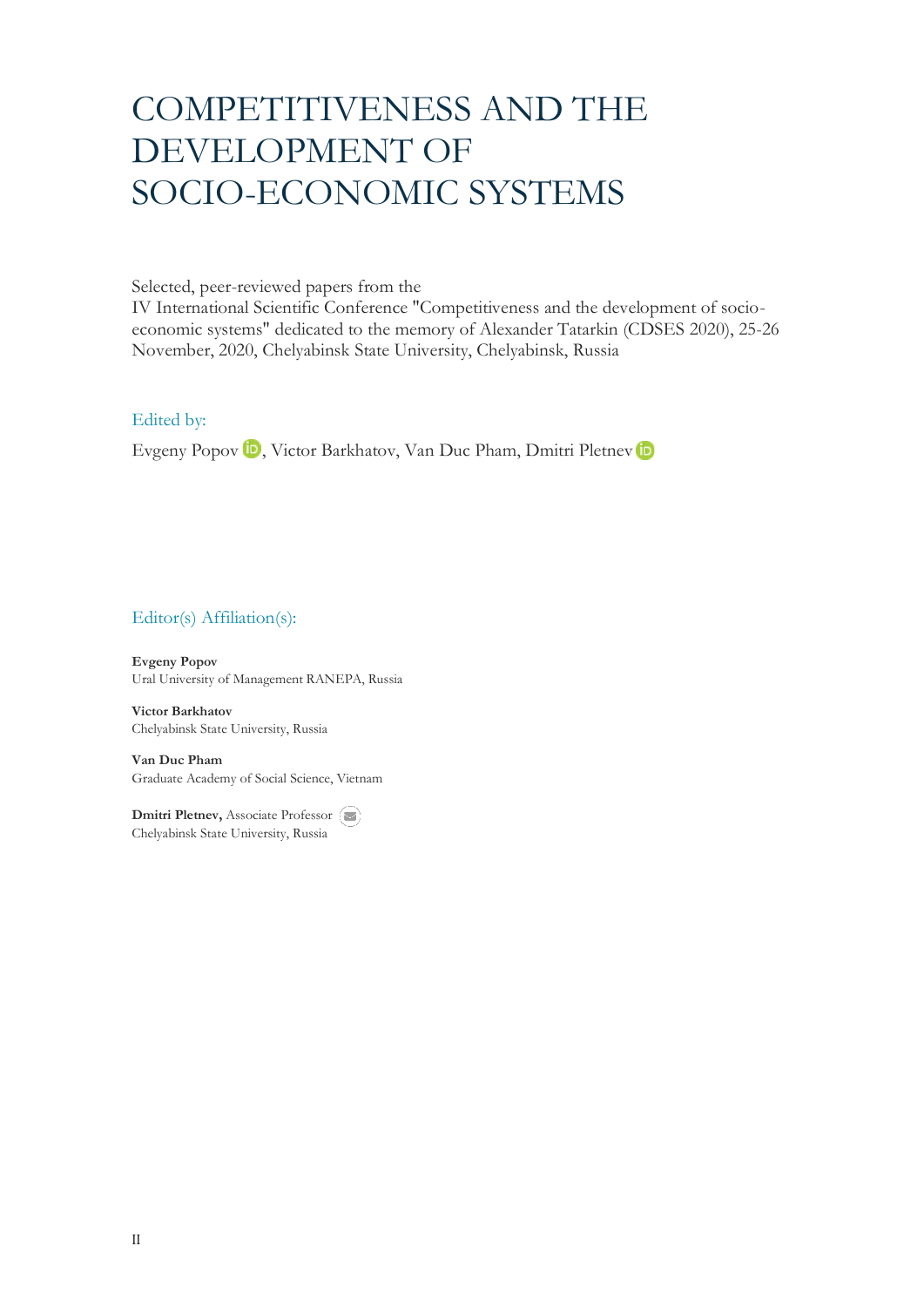

ISSN: 2357-1330 (online)

European Proceedings of Social and Behavioural Sciences

ISBN: 978-1-80296-104-1 (e-book)

COMPETITIVENESS AND THE DEVELOPMENT OF SOCIO-ECONOMIC SYSTEMS

[https://doi.org/10.15405/epsbs\(2357-1330\).2021.4.1](https://doi.org/10.15405/epsbs(2357-1330).2021.4.1)



© The Editor(s) and The Author(s) 2021. This is an open access book distributed under the Creative Commons CC License BY-NC-ND 4.0. Unported License, permitting all non-commercial use, distribution, and reproduction in any medium, provided the original work is properly cited.

This book is published by the registered company European Publisher Ltd. which is registered under the ISO London Limited. The registered company address is: 293 Green Lanes, Palmers Green, London, United Kingdom, N13 4XS Reg. Number: 9219513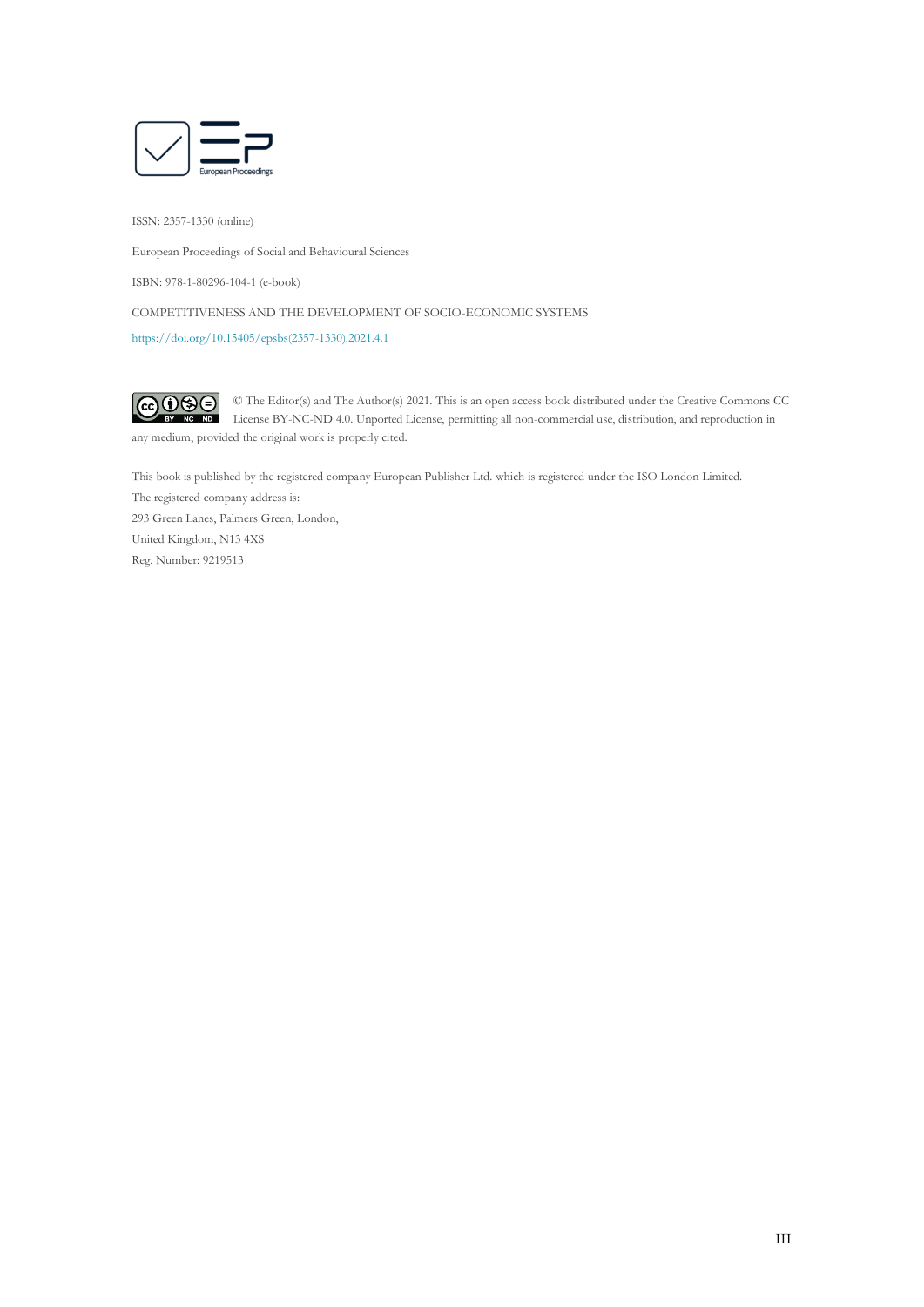# **Preface**

The volume contains proceedings of 4<sup>th</sup> International Scientific Conference "Competitiveness and the development of socio-economic systems" dedicated to Alexander Tatarkin. It was held 25-26 November 2020 in Chelyabinsk State University, Chelyabinsk, Russia.

The conference's objective was to discuss topical issues related to the explanation and management of the development processes and increase the competitiveness of socio-economic systems of various levels. Particular attention is paid to improving economic theory and economic education in response to modern challenges, sustainable development of regions, technological drivers of socio-economic transformations, the introduction of new technologies into the production system. Today, the competitiveness of both national and regional socio-economic systems, ensuring their sustainable development in the face of new challenges that change the game's rules, has acquired particular importance. Active discussions continued on responses to such challenges, including digitalization and introducing new technologies in production, urbanization and decentralization of financial systems, the growing role of media in socio-economic processes, and previous experience's positive use. The fundamental problems of the development of economic theory and economic education, the choice of their methodological and conceptual basis for forming an adequate perception of the complex modern socio-economic reality remain unresolved. Several problems discussed became relevant in the 2020 pandemic, and some reports were related to the crisis-overcoming drivers.

The conference includes a keynote speech presented by the corresponding member of the Russian Academy of Sciences, Vice-President of Free Economic Society of Russia and the Scientific Director of Institute of Economics of RAS, Doctor of Economics, Professor Ruslan Grinberg. The plenary session includes seven reports on topical issues presented by well-known researchers from Russia, Vietnam, and the Czech Republic. Particular attention is paid to post-pandemic social and economic development and economic digitalization issues. After the plenary, discussions were continued in nine thematical sessions, including: Economic theory and economic education in the modern world, Development and self-development of socioeconomic systems: world and national economy, Development and self-development of the region, Development and self-development of municipalities, The efficiency of an industrial enterprise in the modern world, Social development of a country, region and person, Media communications and media technologies as drivers of the development of socio-economic systems, Digital transformation of education and employment as a challenge to the competitiveness of the socio-economic system, World experience in the development of socio-economic systems. Also, the conference includes the workshop by Prof. Wadim Strielkowsi (Present and future of the renewable energy economy in Russia and in the world), and two round tables: "Synergy of the development of socio-economic systems and scientific research in Russia and Vietnam" and "Scientific heritage of Academician Alexander Tatarkin." The applications, abstract, and papers were submitted via conference official e-mail (ieo-konf@csu.ru), and then distributed to reviewers. After receiving the answers from reviewers, Organising Committee informed authors about inclusion (or not) of their presentations in the conference program. Three hundred seventeen four abstracts are submitted to the conference. Two hundred sixty-five reports and abstracts are accepted for the oral presentation at the conference, and one hundred thirty full-text papers are accepted for publications in this volume. The plenary presentation timeline was 20 minutes for speech and 10 minutes for questions and answers, and parallel session speeches were 15+5 minutes, respectively. Participants make the online oral presentations using MS Teams platform due to the pandemic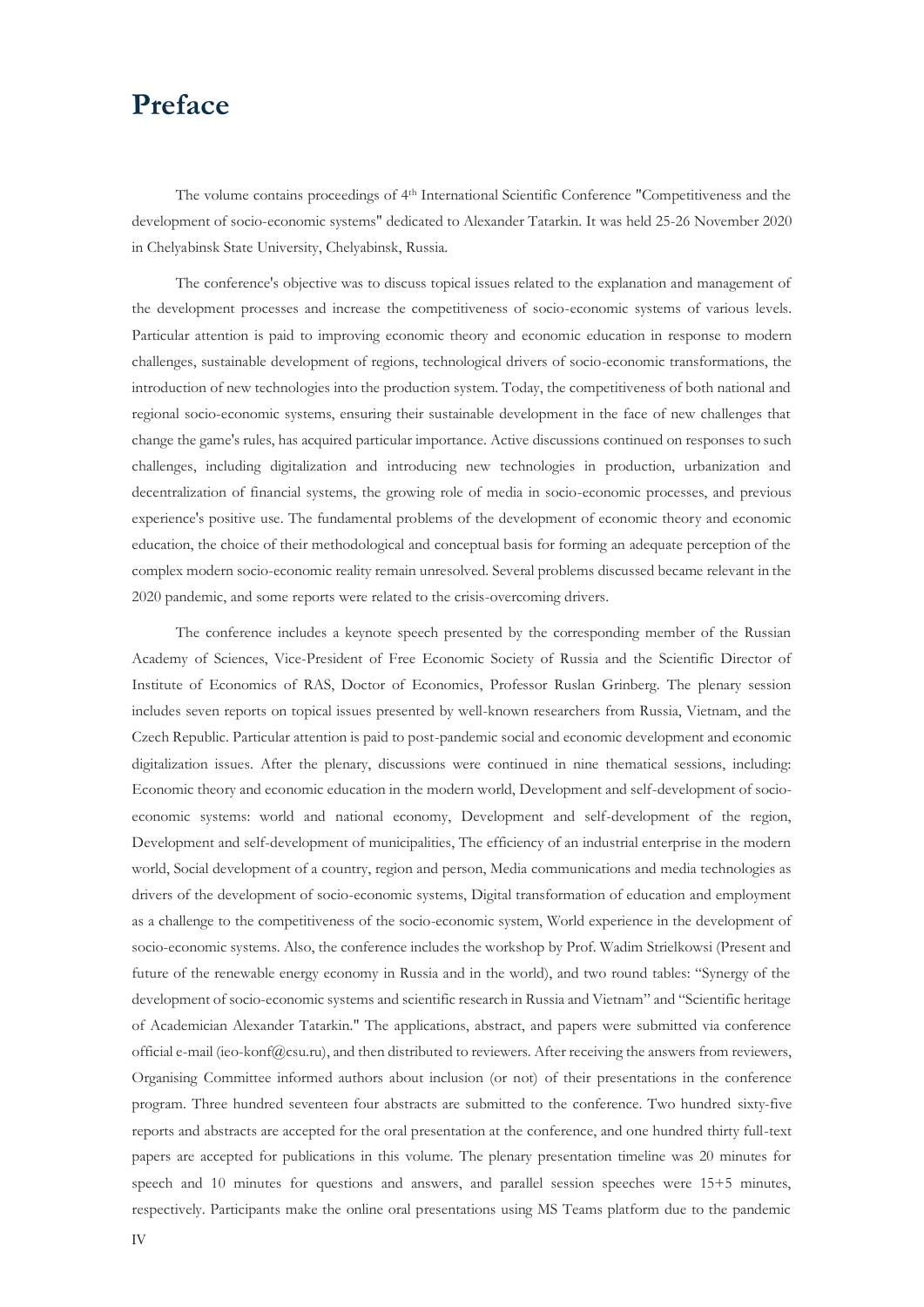limitations. The participants present Universities and scientific organizations from Russia, Vietnam, Iran, China, Romania, Czech Republic, Mongolia, Italy, Ivory Coast, Chad, New Zealand, Japan, Bulgaria, Belarus, Kazakhstan.

The review process used for language and plagiarism checking the Grammarly Premium software, and for Plagiarism checking, in addition, the Antiplagiat system. The papers were reviewed througha double-blind review process. The Organizing Committee received 185 full papers, and 178 papers were sent for review. After the review procedure, 130 papers are accepted for publication. The acceptance rate is 0.703. The Organizing Committee used more than 30 reviewers in the reviewing process, including program committee members and external experts.

The Organizing Committee thanks all participants, keynote and plenary speakers, reviewers, and technical support team in Chelyabinsk State University, who make our conference possible during the pandemic. The special thanks we will say to the Russian Foundation for Basic Research and Chelyabinsk State University who sponsored the CDSES-2020 Conference, and to the Institute of Economics of the Ural Branch of Russian Academy of Sciences, Free Economic Society of Russia, Graduate Academy of Social Sciences (Vietnam), and Allameh Tabataba'i University (Iran), who were the co-organizers.

9 April, 2021

#### **Dmitri Pletnev, Associate Professor**

Chelyabinsk State University, Russia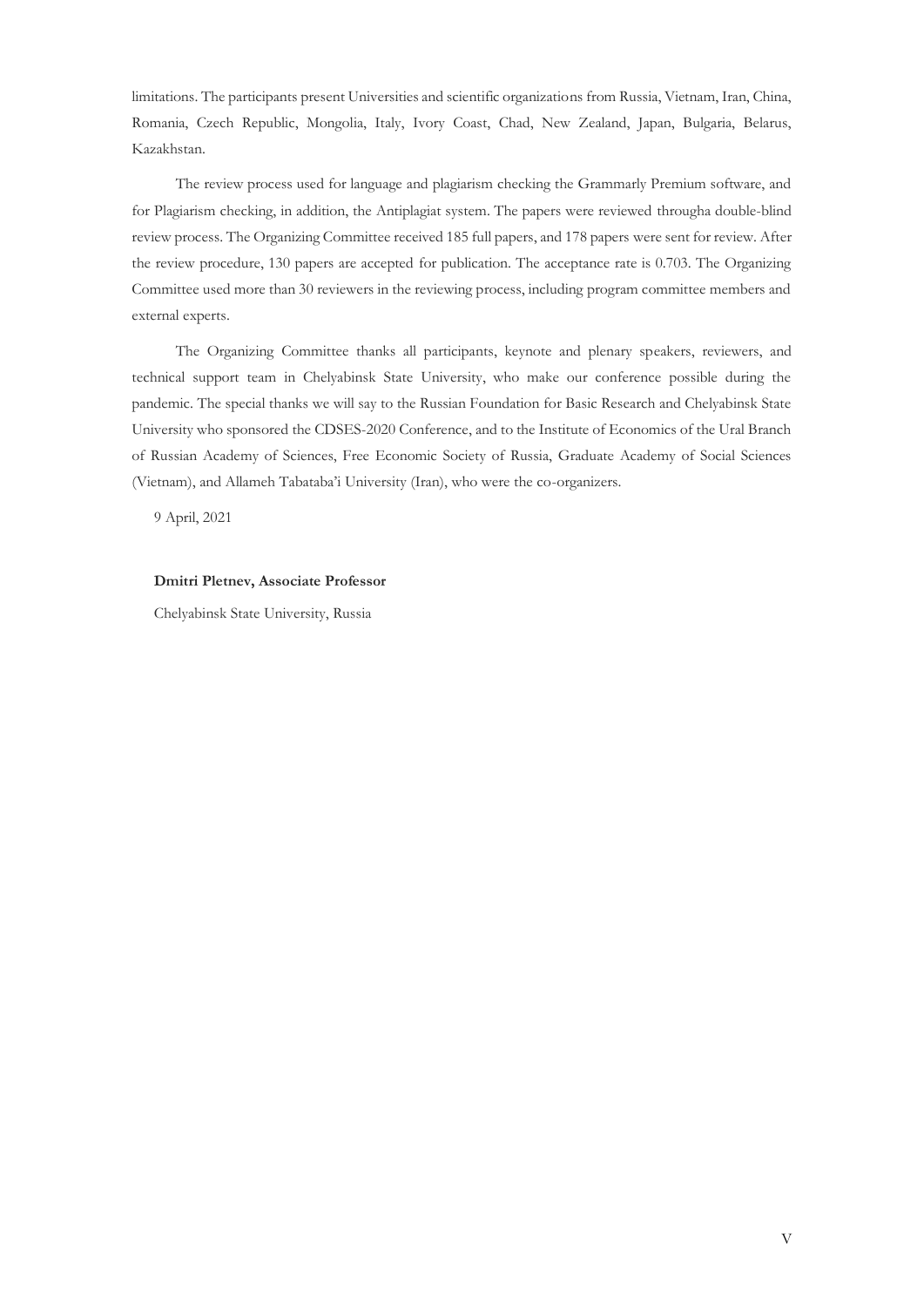# **Chairs**

Co-Chair, Sergey Taskaev, Rector *Chelyabinsk State University, Russia*

Co-Chair, Victor Barkhavov, Director *Chelyabinsk State University, Russia*

Co-Chair, Julia Lavrikova, Director *Institute of Economics, Ural Branch of Russian Academy of Sciences, Russia*

# **International Scientific/Editorial Committee Members**

- Viktor Barkhatov (co-chair) Chelyabinsk State University, Russia
- **Evgeny Popov (co-chair)** Ural Institute of Management RANEPA
- Pham Van Duc (co-chair) Vietnam Academy of Social Sciences, Vietnam
- Olga Brizhak State University of Management, Russia
- Alexander Buzgalin Moscow State University named after M. V. Lomonosov, Russia
- Alexey Davankov Chelyabinsk State University, Russia
- Galina Zhuravleva Russian University of Economics. G. V. Plekhanov, Russia
- Marina Zagidullina Chelyabinsk State University, Russia
- Alexander Karlik Saint Petersburg State University of Economics, Russia
- Roman Kachalov Central Economics and Mathematics Institute RAS, Russia
- Natalia Milchakova Tyumen State University, Russia
- Vladimir Okrepilov Institute of Regional Economics Problems of the Russian Academy of Sciences, Russia
- Anahita Seifi Allame Tabatabai University, Iran
- Natalia Simchenko Crimean Federal University V. I. Vernadsky, Russia
- Vadim Strielkowski University of Prague, Czech Republic
- Thuan Phong Tran Vietnam Academy of Social Sciences, Vietnam
- Alexander Shelomentsev Institute of Economics, Ural Branch of the Russian Academy of Sciences, Russia
- Van Duc Pham Vietnam Academy of Social Sciences, Vietnam
- Dmitri Pletnev Chelyabinsk State University, Russia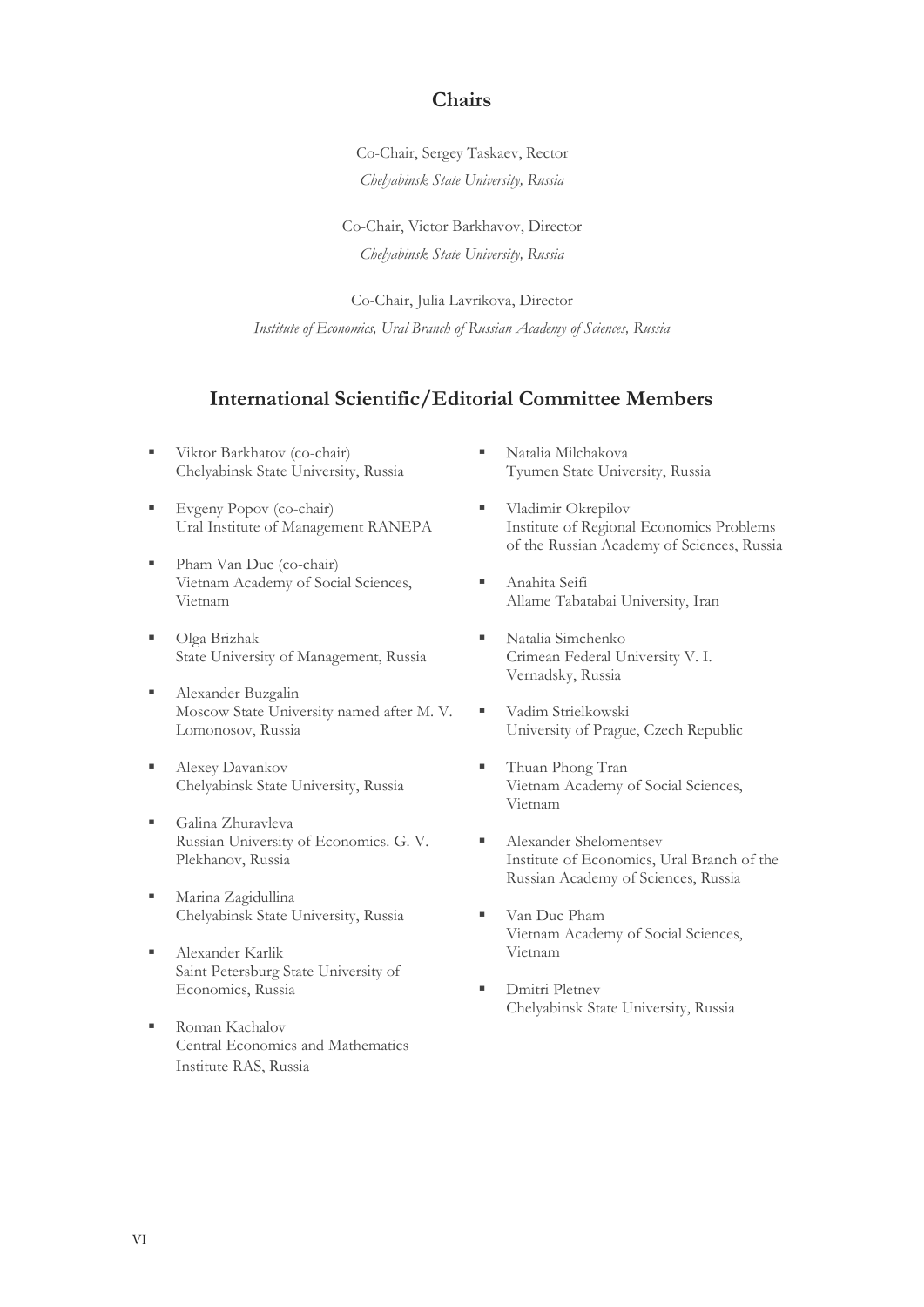# **Organizing Committee Members**

- Galina Bannykh Ural Federal University named after B.N. Yeltsin, Russia
- Daria Benz Chelyabinsk State University, Russia
- Igor Bychkov Chelyabinsk State University, Russia
- Ekaterina Zabelina Chelyabinsk State University, Russia
- Iuner Kapkaev Chelyabinsk State University, Russia
- Olga Kozlova Institute of Economics, Ural Branch of the Russian Academy of Sciences, Russia
- Chin Tan Nguyen Graduate Academy of Social Sciences, Vietnam

# **Keynote Speakers**

# **Economic Impacts of Smart Grids**

Wadim Strielkowsi, Professor Prague Business School, Czech Republic

# **Digital transformation and education system: synchronicity or asynchrony?**

Askar Akaev, Professor Moscow State University named after M.V. Lomonosov, Russia

# **Some Issues in Vietnam Socio-Economic Development Strategy 2011-2020**

Van Duc Pham, Vice President Vietnam Academy of Social Sciences, Vietnam

# **Post-Crisis Development Strategy: A Political Economy Approach**

Alexander Buzgalin, Professor Moscow State University named after M.V. Lomonosov, Russia

# **Smart City Development Indices**

Evgeny Popov, Professor Urals University of Management RANEPA, Russia

# **Development Treats of the Regional Economy in Modern Conditions**

Yulia Lavrikova, Director Institute of Economics of the Ural Branch of RAS, Russia

# **Development of a New Contradictions in the Economic System under New Normal** Victor Barkhatov, Director Chelyabinsk State University, Russia

- Elena Silova Chelyabinsk State University, Russia
- Arina Suvorova Institute of Economics, Ural Branch of the Russian Academy of Sciences, Russia
- Matei Tamasila Polytechnic University of Timisoara, Romania
- Mandana Tishehyar Allame Tabatabai University, Iran
- Pham Van Duc, Vietnam Academy of Social Sciences, Vietnam
- **•** Dmitri Pletnev Chelyabinsk State University, Russia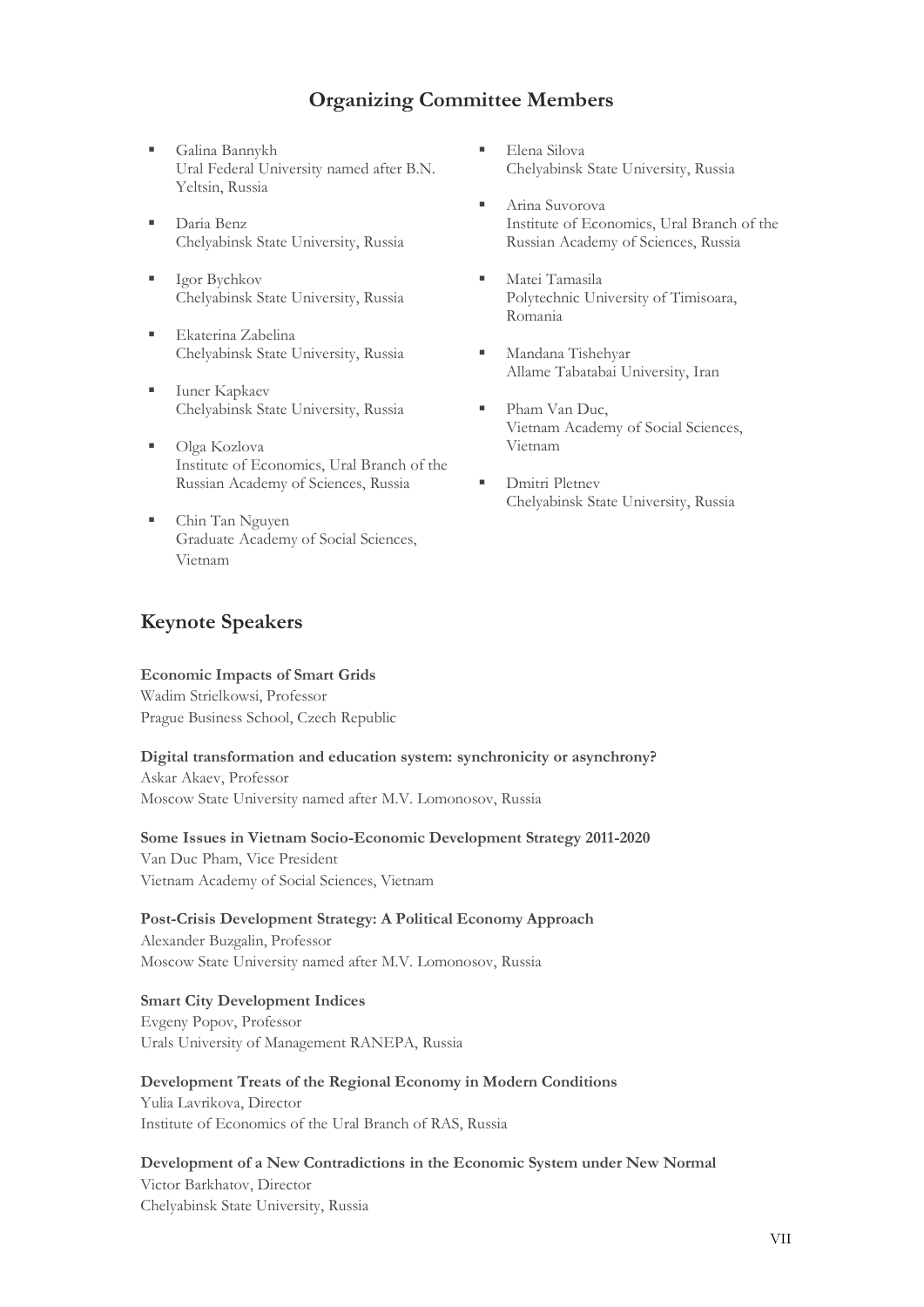# **Plenary Speakers**

**Problems of the Relationship between Freedom and Justice in Modern Socio-Economic Systems** Ruslan Grinberg, Scientific Director Institute of Economics of the Russian Academy of Sciences, Russia

# **Workshop Leaders**

**Present and future of the renewable energy economy in Russia and in the world** Wadim Strielkowsi, Professor Prague Business School, Czech Republic

# **Sponsors**



**Russian Foundation for Basic Research: this conference supported by Russian Foundation for Basic Research, project 20-010-22048**



**Chelyabinsk State University**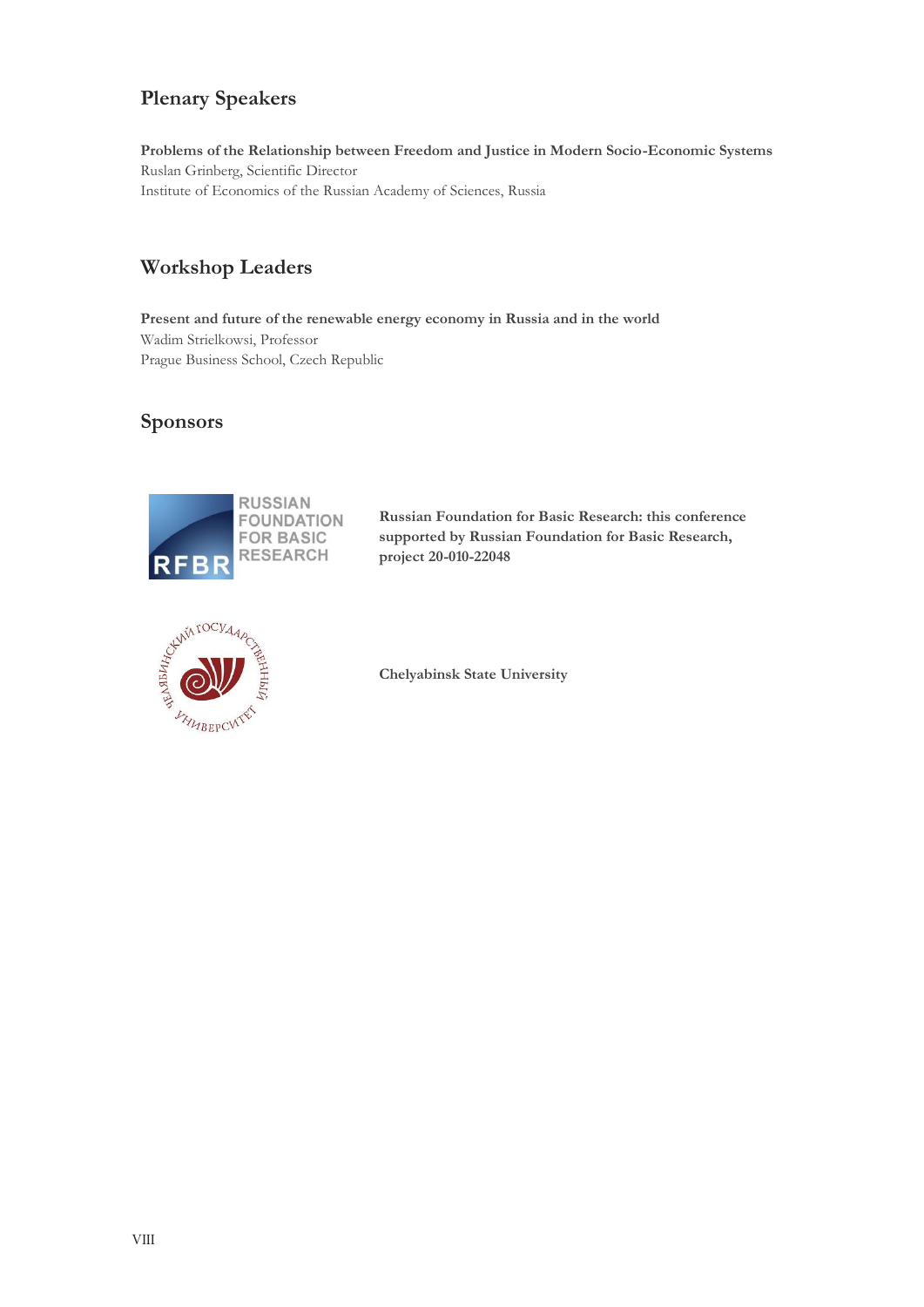# **Table of Contents**

# **No: 1**

Title: Competitiveness And Development Of Socio-Economic Systems During Covid Pandemic: Scientific Points Of View *Pages: 1-3* Author(s): Victor Barkhatov, Dmitri Pletnev

# **No: 2**

Title: Smart Cities Development Indices *Pages: 4-9* Author(s): Konstantin Semyachkov, Evgeny Popov

# **No: 3**

Title: Economic Growth Of The Russian Industrial Regions: The Urals Case Study *Pages: 10-23* Author(s): Daria Benz

# **No: 4**

Title: Corporation Creative Potential As The Basis Of Its Competitiveness *Pages: 24-31* Author(s): Olga Brizhak

# **No: 5**

Title: Economy As Journalism: About The Heritage Of Alexander Tatarkin *Pages: 32-39* Author(s): Marina Zagidullina

# **No: 6**

Title: Opportunities For Improving Local Socio-Economic Development By Intergenerational Family Businesses *Pages: 40-56* Author(s): Daniel Pavlov, Matei Tamasila, Marina Sheresheva, Aleksandr Gudkov

# **No: 7**

Title: Technological Development And Employment Structure In Context Of Economy Digital Transformation *Pages: 57-66* Author(s): Alexander Petryakov, Askar Akaev, Askar Sarygulov, Victoria Podgornaya

# **No: 8**

Title: Monetary Policy, Credit Allocation, And Income Inequality *Pages: 67-80* Author(s): Ali Nassiri Aghdam, Mitra Babapour

# **No: 9**

Title: Distance Learning: Management, Institutions And Results *Pages: 81-89* Author(s): Elena Alpatskaya

# **No: 10**

Title: Education And Labour Market In The Conditions Of Regional Digitalisation *Pages: 90-100* Author(s): Galina Bannykh, Svetlana Kostina

# **No: 11**

Title: Algorithm For Social And Innovative Projects Assessing *Pages: 101-109* Author(s): Anna Veretennikova, Alisa Safronova, Ruslan Dolzhenko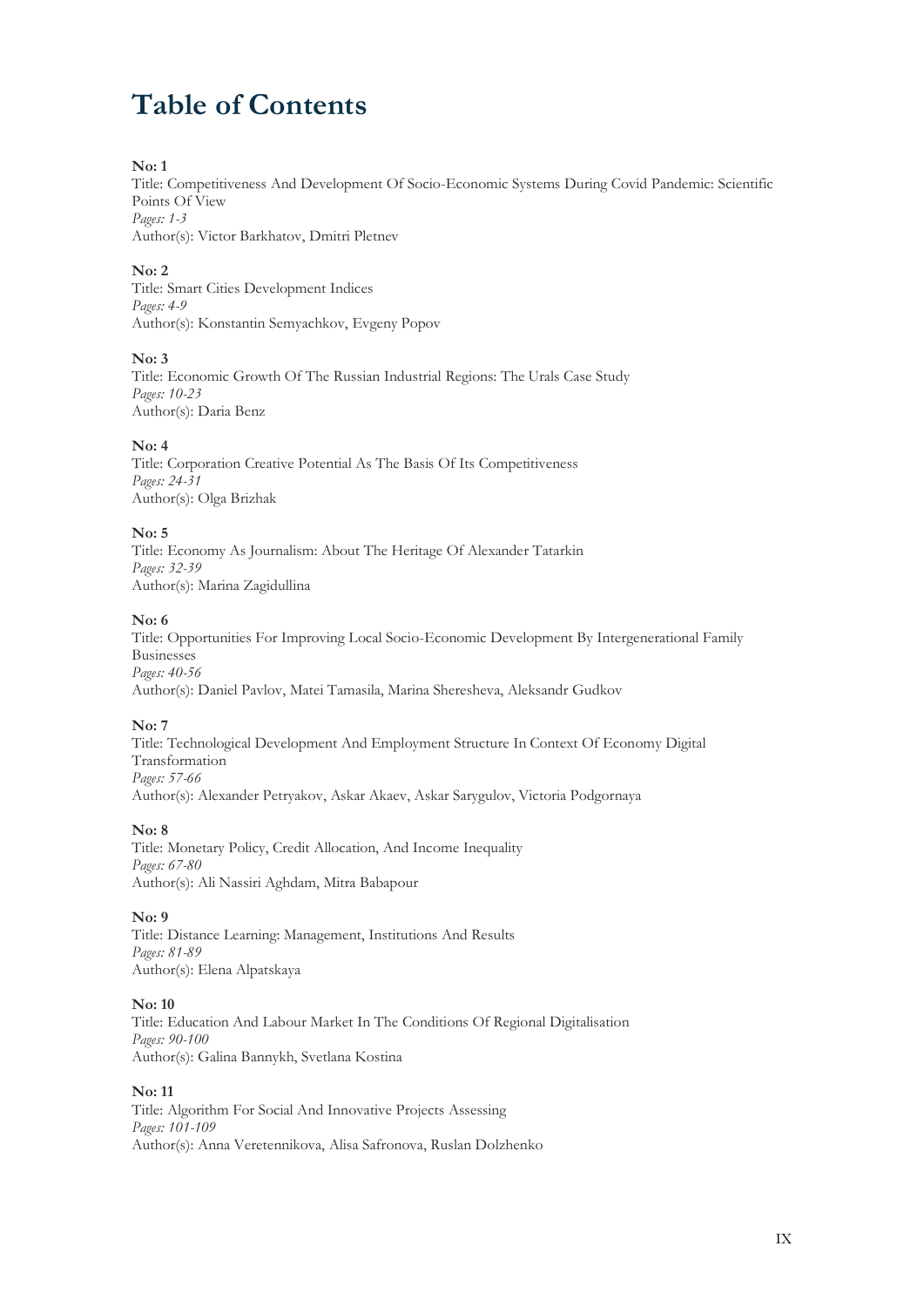Title: Commercial Success Of Copyright Media Projects As Socio-Cultural Phenomenon *Pages: 110-119* Author(s): Ekaterina Vyrovtseva, Svetlana Simakova

## **No: 13**

Title: "Path Dependence": The Transformation Of The Social Space Of The Eurasian Macroregion *Pages: 120-128* Author(s): Arseniy Sitkovskiy, Sergey Gordeev

# **No: 14**

Title: Influence Of Renewable Energy On Sustainable Development Of The Russian Regions *Pages: 129-140* Author(s): Dmitry Dvinin

#### **No: 15**

Title: Perception Of The Economic Reality Of The Younger And Older Generations *Pages: 141-151* Author(s): Ekaterina Zabelina, Yulia Chestyunina

#### **No: 16**

Title: Ethical Component Of Anti-Risk Managerial Impacts During Crisis *Pages: 152-157* Author(s): Roman Kachalov, Yulia Sleptsova, Yan Shokin

#### **No: 17**

Title: Institutional Approach For Resolving Social Entrepreneurship Contradictions *Pages: 158-167* Author(s): Ksenia Kozinskaya, Anna Veretennikova, Jol Stoffers

#### **No: 18**

Title: State And Ways To Increase Employment Of Persons With Disabilities *Pages: 168-178* Author(s): Daria Romanenkova, Vadim Kozlov

# **No: 19**

Title: Unconventional Employment In The Single-Industry Town Unemployment Overcoming *Pages: 179-187* Author(s): Elena Kolesnik, Elena Maslennikova

#### **No: 20**

Title: Information Cascades Of Economic Thinking: The Formation Experience Of Behavioral Media Patterns *Pages: 188-198* Author(s): Dmitry Konoplev

# **No: 21**

Title: Technology Development Of Coal Industry Enterprises And Professional Staff Development *Pages: 199-204* Author(s): Tatyana Korkina, Svyatoslav Zakharov, Olga Loyko

#### **No: 22**

Title: Effective Public-Private Partnership In Regional Healthcare *Pages: 205-216* Author(s): Natalya Krivenko, Alexander Shershever, Vladimir Elishev

#### **No: 23**

Title: Trends And Contradictions In The Economic Security Of The Region Development *Pages: 217-226* Author(s): Liudmila Kriventsova

#### **No: 24**

Title: Labor Demand Analysis In The Elderly Market Segment *Pages: 227-233* Author(s): Inna Kulkova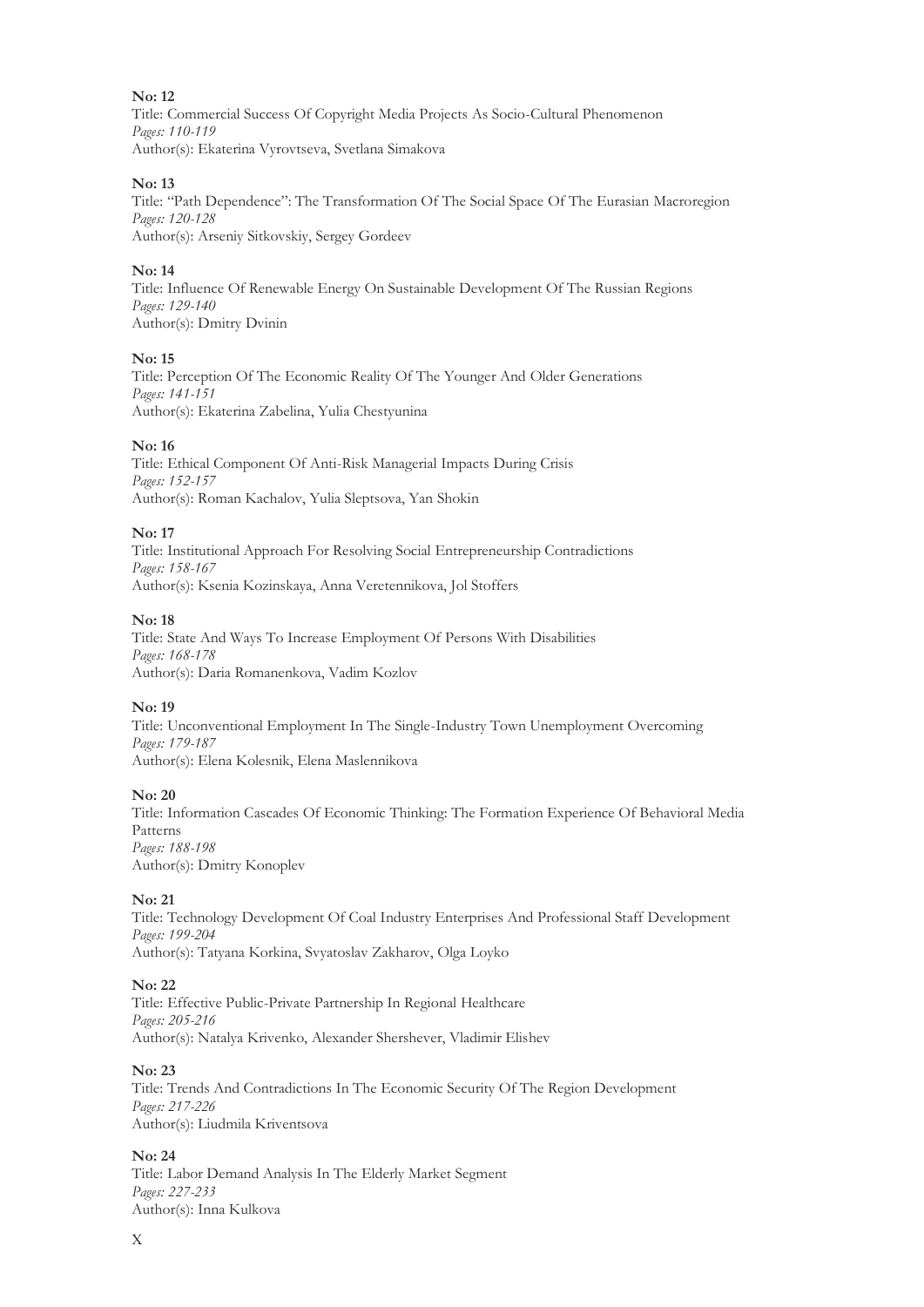Title: Using Claw Back Technology In Economic News On Social Media *Pages: 234-241* Author(s): Irina Topchii, Vera Labutina

## **No: 26**

Title: Education Costs As An Investment In Human Capital *Pages: 242-247* Author(s): Natalia Mineeva

# **No: 27**

Title: Pandemic 2020: Use Of Contemporary Media Technologies In Socially Important Events *Pages: 248-257* Author(s): Anna Morozova

# **No: 28**

Title: Competitive Potential And Socio-Economic Development Of The Region *Pages: 258-269* Author(s): Sergei Golovikhin, Elena Nezhivenko, Grigory Nezhivenko

# **No: 29**

Title: Methodology Of Quality Economy In The Knowledge Space *Pages: 270-278* Author(s): Natalya Gagulina, Vladimir Okrepilov

# **No: 30**

Title: "Truth Seeking Idealist" Against "Self-Supplying Directors" (Military Rearward Story) *Pages: 279-289* Author(s): Andrei Pass

# **No: 31**

Title: Worldview Of Women With Oncology In The Industrial Region *Pages: 290-295* Author(s): Irina Ponomareva, Diana Tsiring

# **No: 32**

Title: Cultural Values Of Central Asia Migrants And The Region's Social Development *Pages: 296-302* Author(s): Iana Sizova, Irina Ponomareva

# **No: 33**

Title: Digital Skills Of Economic Students In Russia *Pages: 303-310* Author(s): Elena Chernaya, Ada Popova

# **No: 34**

Title: Economic Culture And Media Aesthetics: Things In Common *Pages: 311-320* Author(s): Svetlana Simakova

# **No: 35**

Title: Methodological Aspect Of The Regions Resource-Based Typology *Pages: 321-330* Author(s): Arina Suvorova

# **No: 36**

Title: The Mathematical Structure Of Business Success *Pages: 331-338* Author(s): Dmitry Trukhanov, Gennady Pryakhin

# **No: 37**

Title: Emotional State Of Region's Residents During The Emergency Pandemic Of Coronavirus *Pages: 339-346* Author(s): Irina Ponomareva, Diana Tsiring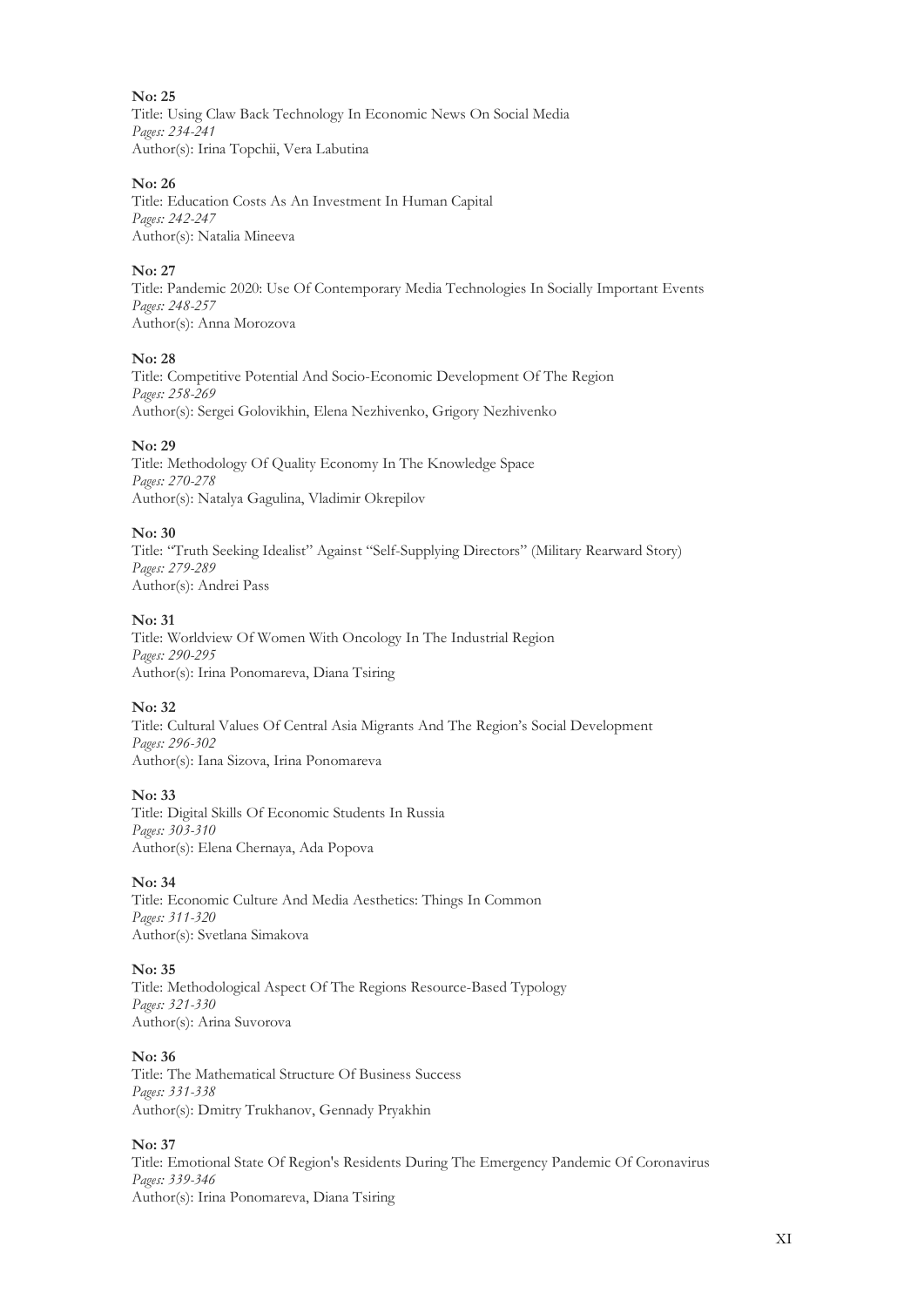Title: Industrial Metropolis Vs Rural Area: The Patients With Cancer Locus Of Control *Pages: 347-352* Author(s): Iana Sizova, Diana Tsiring

#### **No: 39**

Title: National Economic Security Diagnostics *Pages: 353-364* Author(s): Sergey Okhotnikov, Valery Chichkanov, Alexander Kuklin

## **No: 40**

Title: Prerequisites For Collective Opportunism At Corporate Enterprises *Pages: 365-372* Author(s): Elena Kozlova

#### **No: 41**

Title: Efficiency Of Digitalization Of Intercorporation Interactions *Pages: 373-379* Author(s): Valeria Grishina, Evgeny Popov, Victoria Simonova

#### **No: 42**

Title: Stage Of Development Of Social Media *Pages: 380-386* Author(s): Oxana Komarova, Victoria Simonova, Wadim Strielkowski

#### **No: 43**

Title: Semiotic Methodology In Assessing The Digital Development Of The Region Economy *Pages: 387-394* Author(s): Anna Urasova

## **No: 44**

Title: Digital Inequalities In Russia *Pages: 395-406* Author(s): Elvira Mamleeva, Marina Sazykina, Natalia Trofimova

# **No: 45**

Title: Interdependence Logic Of Economic Security And Investment Attractiveness Of The Enterprise *Pages: 407-415* Author(s): Galina Skvortsova, Irina Vyakina, Galina Skvortsova

#### **No: 46**

Title: Perception Of Smart City Technologies By Citizens Of Tyumen Region *Pages: 416-425* Author(s): Maria Batyreva, Egine Karagulyan

#### **No: 47**

Title: Methodology For Integrating Resources And Combining Methods For Managing High-Tech Development *Pages: 426-437* Author(s): Irina Beregovaya, Anatoly Alabugin

#### **No: 48**

Title: Institutional Factors Of The Recreational And Tourism Sphere Spatial Development *Pages: 438-447* Author(s): Anna Bodzhgua

#### **No: 49**

Title: The Public Sector As A Self-Developing Socio-Economic System *Pages: 448-456* Author(s): Irina Gersonskaya

#### **No: 50**

Title: Experience Of Institutional Transformation In The Far East *Pages: 457-463* Author(s): Irina Glazyrina, Larisa Faleychik, Andrey Faleychik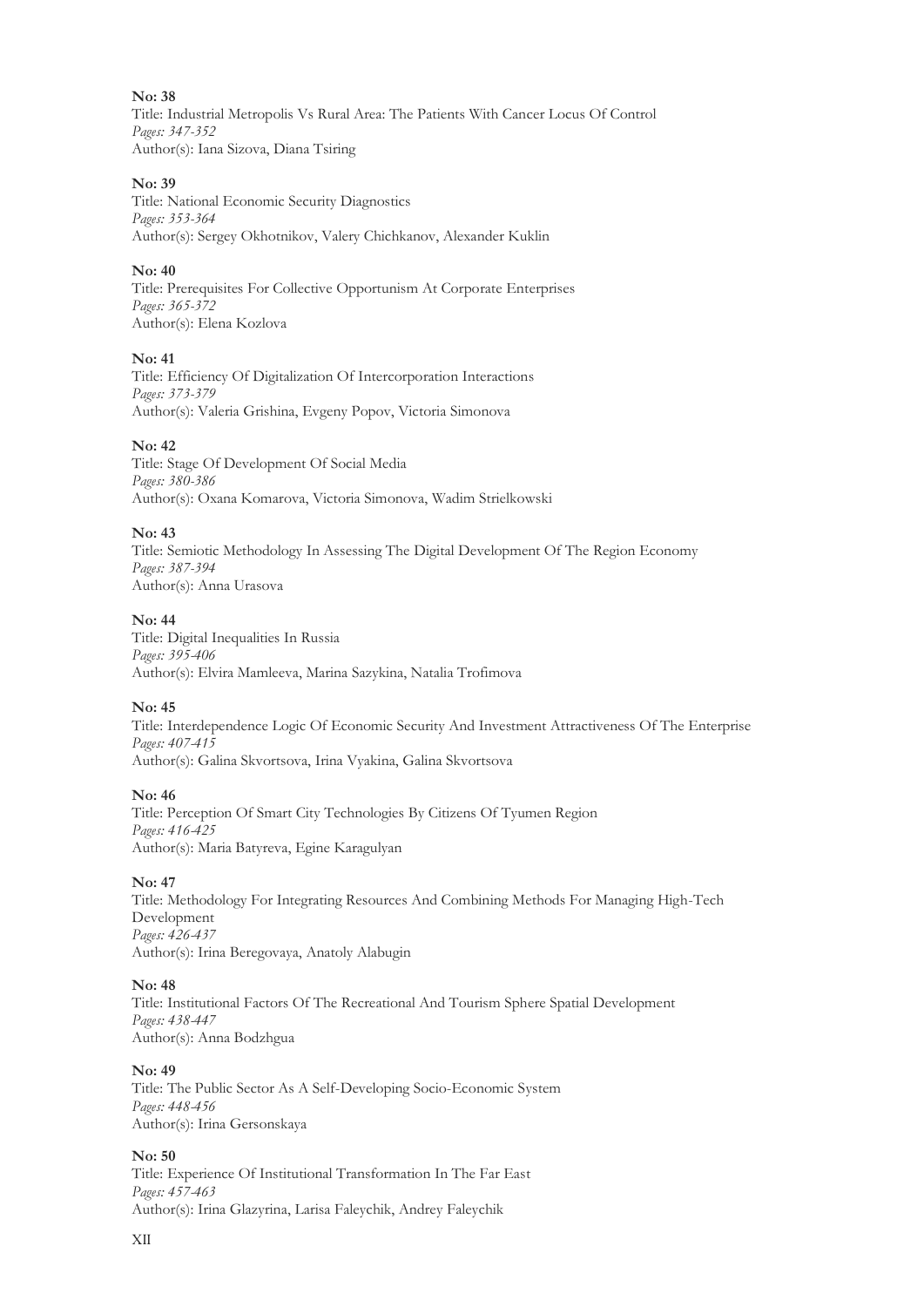Title: The Research Of Youth Travel Preferences *Pages: 464-475* Author(s): Svyatoslav Gorbatov, Petr Chuvatkin

## **No: 52**

Title: The Holistic Theory Of The Consumer Market Demand *Pages: 476-485* Author(s): Vladimir Gorbunov

# **No: 53**

Title: Quantitative Assessment Methods For Integrated Water Resources Management *Pages: 486-497* Author(s): Tatiana Gorbunova, Natalia Matova, Johannes M. Annandale, Johannes S. Du Toit

#### **No: 54**

Title: Improving The System Of Diagnostics Of Energy Companies' Competitiveness *Pages: 498-507* Author(s): Alexey Domnikov, Mikhail Khodorovsky, Liudmila Domnikova

# **No: 55**

Title: Manufacturing Industry Modernization As The Basis For Digitalization Of The Economy *Pages: 508-522* Author(s): Julia Dubrovskaya, Elena Kozonogova, Juliana Tarasova

#### **No: 56**

Title: Transformations In The Settlement System Of The Region *Pages: 523-533* Author(s): Viktoriya Lazareva, Vladimir D'yachenko

#### **No: 57**

Title: Regional Dimension Of Inequality Of Opportunity In Russian Federation *Pages: 534-544* Author(s): Zulfiya Ibragimova, Marina Frants

# **No: 58**

Title: Ethnoeconomy As A Factor Of Regional Development *Pages: 545-551* Author(s): Ekaterina Kovanova, Nogan Badmaeva, Sayan Alekseev

#### **No: 59**

Title: A Growing Ecological Footprint In The Raw-Materials Export Development Model *Pages: 552-560* Author(s): Oksana Sausheva, Evgenii Kormishkin

# **No: 60**

Title: Maternity Capital As A Tool For Reducing Child Poverty In Russia *Pages: 561-572* Author(s): Lyudmila Koroleva, Ludmila Kormishkina

# **No: 61**

Title: Digital Transformation Of The Retail Payment Market *Pages: 573-581* Author(s): Olga Korobeynikova, Dmitry Korobeynikov, Irina Peters, Elena Smotrova

#### **No: 62**

Title: Labor Force Intersectoral Movement As A Factor Of Russian Labor Market Development *Pages: 582-592* Author(s): Andrey Korovkin, Arseniy Sinitsa, Ivan Korolev

# **No: 63**

Title: To The Question Of Assessing The Maturity Level Of Industry 4.0 *Pages: 593-600* Author(s): Svetlana Kudryavtseva, Marina Shinkevich, Sofia Ostanina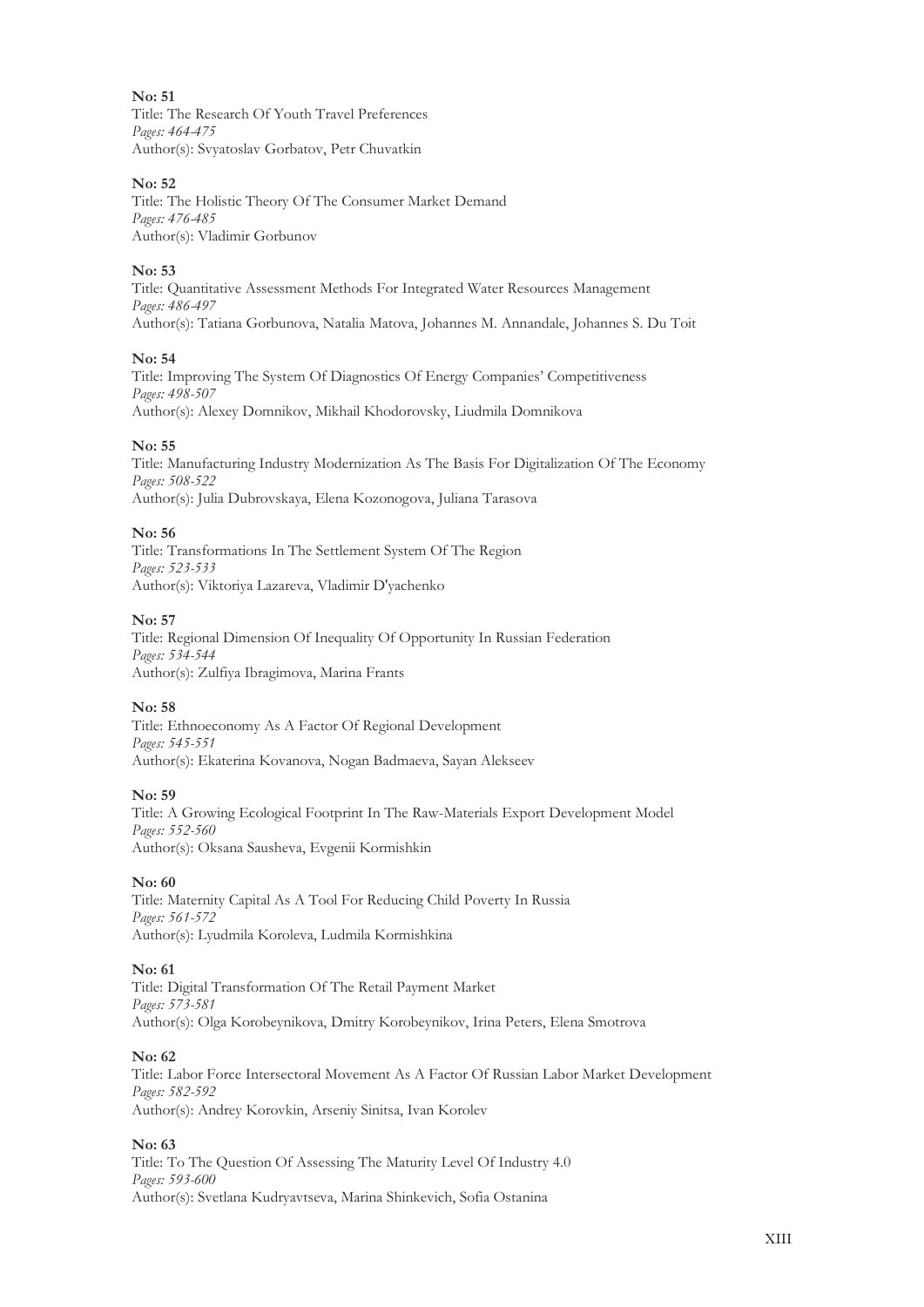**No: 64** Title: Changes Of The Dnieper-Dvina Region Business Environment *Pages: 601-607* Author(s): Anton Kuzavko

## **No: 65**

Title: Podсasting Media Technology In The Soft Power Formation: Economic Efficiency *Pages: 608-620* Author(s): Tamara Kuprina, Anna Britskaya

## **No: 66**

Title: Synergic Effect Of "Green" Chemistry And Lean Production *Pages: 621-627* Author(s): Tatyana Malysheva, Alexey Shinkevich, Marina Rajskaya

#### **No: 67**

Title: The Allocation Of The Boundaries Of The Russian Culture Industry *Pages: 628-637* Author(s): Nataliya Malshina

## **No: 68**

Title: Path Dependence And Its Influence On Socio-Economic Modernization In Russia *Pages: 638-646* Author(s): Sergei Marichev

#### **No: 69**

Title: Formation Of Informal Institutions Of Innovative Behavior *Pages: 647-653* Author(s): Vyacheslav Mikhailov

#### **No: 70**

Title: Social Networks' Role In The Russian Public Policy Digitalization *Pages: 654-662* Author(s): Svetlana Morozova

# **No: 71**

Title: The Migration Attractiveness Factors Of The Russian Far East Region *Pages: 663-675* Author(s): Elena Oleinik, Alena Zakharova, Elena Yurchenko

#### **No: 72**

Title: Role Of Tourist Technology Platforms After The Pandemic *Pages: 676-686* Author(s): Elena Onishchenko, Vladimir Sharafutdinov

#### **No: 73**

Title: Community Development In Russia: The Role Of Social Projects Of Industrial Enterprises *Pages: 687-695* Author(s): Elena Plotnikova, Julia Markova, Igor Germanov

#### **No: 74**

Title: Digital Literacy Of The Population: Regional Features *Pages: 696-707* Author(s): Boris Podgorny, Natalia Volokhova

#### **No: 75**

Title: Interregional Inequality Dynamic And Assessment Of Region's Ability To Self-Development *Pages: 708-715* Author(s): Olga Potasheva, Marina Moroshkina

# **No: 76**

Title: Socially Meaning Events In Memes: Potential For Social Consolidation *Pages: 716-725* Author(s): Ekaterina Shcheglova, Natalya Prokofeva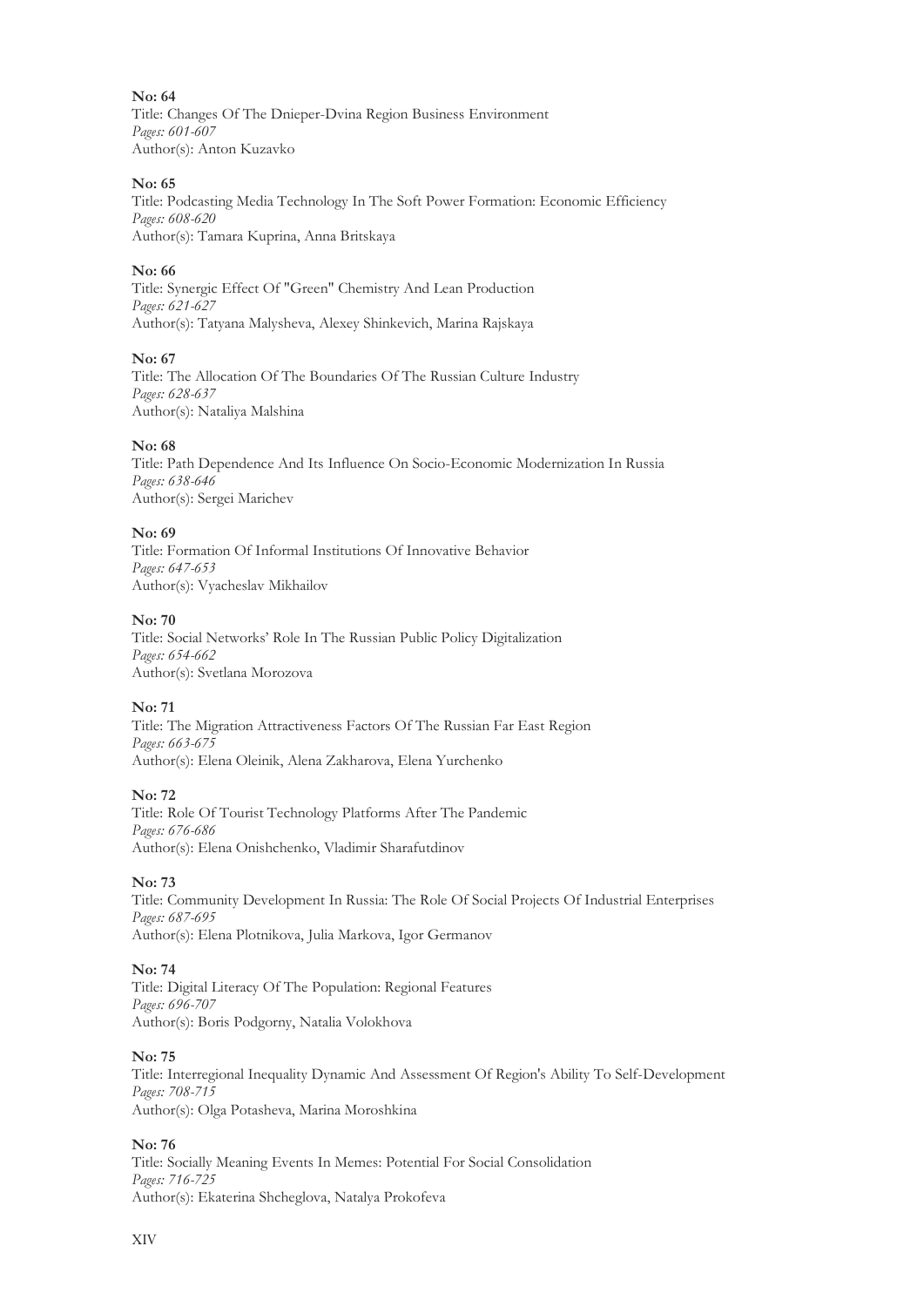**No: 77** Title: Agent-Based Modeling In Urban Studies *Pages: 726-731* Author(s): Ruslan Ramazanov

## **No: 78**

Title: Competitiveness Of Universities As A Priority Of Russian State Policy *Pages: 732-738* Author(s): Tatiana Rezer

## **No: 79**

Title: Philosophical Concepts And Economic Theory Of Organization Of The Modern Era *Pages: 739-746* Author(s): Galina Ryazanova

#### **No: 80**

Title: Development Of Transportation And Logistics Systems In Digitalization And Intellectualization *Pages: 747-756* Author(s): Gleb Savin

#### **No: 81**

Title: Postmodern And Metamodern Philosophy On Institutional Theory Of Organizations *Pages: 757-764* Author(s): Svetlana Sazanova

#### **No: 82**

Title: Problems Of Pensioners And Other Residents Of The Russian Arctic Monotowns *Pages: 765-774* Author(s): Vera Samarina, Tatiana Skufina, Aleksandr Samarin

#### **No: 83**

Title: Disproportionality In Human Welfare Indicators As An Economic Pseudo-Security Driver *Pages: 775-785* Author(s): Liudmila Samoilova

# **No: 84**

Title: Modern Legal Regulation And Perspectives Of Development Of Distant Labour *Pages: 786-794* Author(s): Apollinariya Sapfirova

#### **No: 85**

Title: Features Of Higher Education Institutions On The Extreme North Of Russia *Pages: 795-807* Author(s): Arseniy Sinitsa

# **No: 86**

Title: Legal Support Of Children's Safe Internet-Communication *Pages: 808-814* Author(s): Olga Sitkova, Larisa Shvarts

#### **No: 87**

Title: Pension Reform And Demographic Processes In The Arctic Regions *Pages: 815-825* Author(s): Tatiana Skufina, Sergey Baranov, Ekaterina Toropushina, Vera Samarina

#### **No: 88**

Title: Development Of A Regional Foresight Research Methodology *Pages: 826-835* Author(s): Irina Tronina, Galina Tatenko, Svetlana Bakhtina

# **No: 89**

Title: Development Mechanisms And Methods For Assessing The Petrochemical Production Systems Effectiveness *Pages: 836-847* Author(s): Nikita Fomin, Marina Shinkevich, Alena Dyrdonova, Ekaterina Vodolazhskaya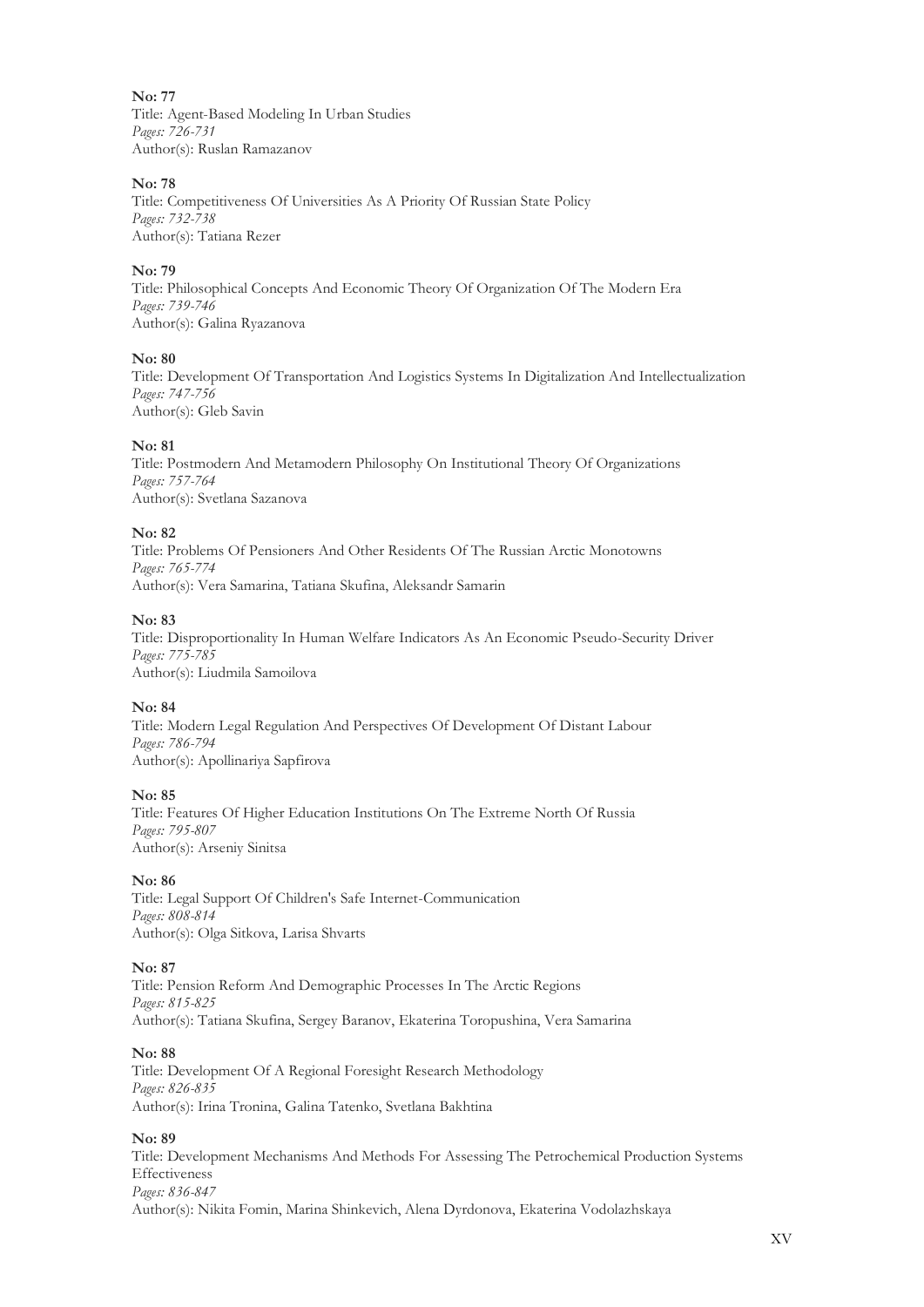Title: Opportunities And Restrictions Of Online Communication In Higher Educational System *Pages: 848-859* Author(s): Violetta Cherkasova, Olga Kopalova

#### **No: 91**

Title: Depopulation And Migration Outflow As A Feature Of Regional Economic Depression *Pages: 860-868* Author(s): Konstantin Chernyshev

#### **No: 92**

Title: Determinants Of Inclusion Of Youth In The Social Entrepreneurship *Pages: 869-880* Author(s): Irina Shavyrina, Inna Demenenko, Oleg Divichenko, Liudmila Zhenikhova

#### **No: 93**

Title: The Theory Of Business Ecosystems In Development Programs Of Border Territories *Pages: 881-888* Author(s): Fanis Sharipov, Oleg Timofeev

#### **No: 94**

Title: State Policy For The Sustainable Development Of The Mongolian Industry *Pages: 889-899* Author(s): Yuri Shedko, Evgeny Plisetsky, Andrei Ksenofontov, Nadezhda Alenteva, Sodbileg Amarsanaa

#### **No: 95**

Title: Innovation Management In The Region-Foreign Practice *Pages: 900-908* Author(s): Anna Shestakovich

#### **No: 96**

Title: Development Strategies Of Organizational Structures Of Petrochemical Enterprises Management *Pages: 909-915* Author(s): Naira Barsegyan, Alexey Shinkevich, Ilnur Mustafin

# **No: 97**

Title: Gis-Monitoring Of Regional Transport Network *Pages: 916-926* Author(s): Yulia Shitova, Yury Shitov, Dmitry Vlasov, Anton Mitroshin, Pavel Mitroshin

#### **No: 98**

Title: Income Of The Population As A Factor Of Region's Competitiveness *Pages: 927-938* Author(s): Yuliya Shumilova, Elena Danilova, Olga Miroshnichenko

#### **No: 99**

Title: Streaming Dynamic Model Of Regional Production System *Pages: 939-946* Author(s): Yulia Granitsa

#### **No: 100**

Title: Formation Of Regional Budgetary Policy Using Stochastic Dominance Methods *Pages: 947-955* Author(s): Yulia Granitsa

#### **No: 101**

Title: Migration Effect On The Competitive Growth In Germany And The Uk *Pages: 956-962* Author(s): Mayya Dubovik, Sofya Suvorova

# **No: 102**

Title: Human Capital Management In The Digital Economy *Pages: 963-972* Author(s): Daria Maltseva, Andrei Aleinikov, Olga Safonova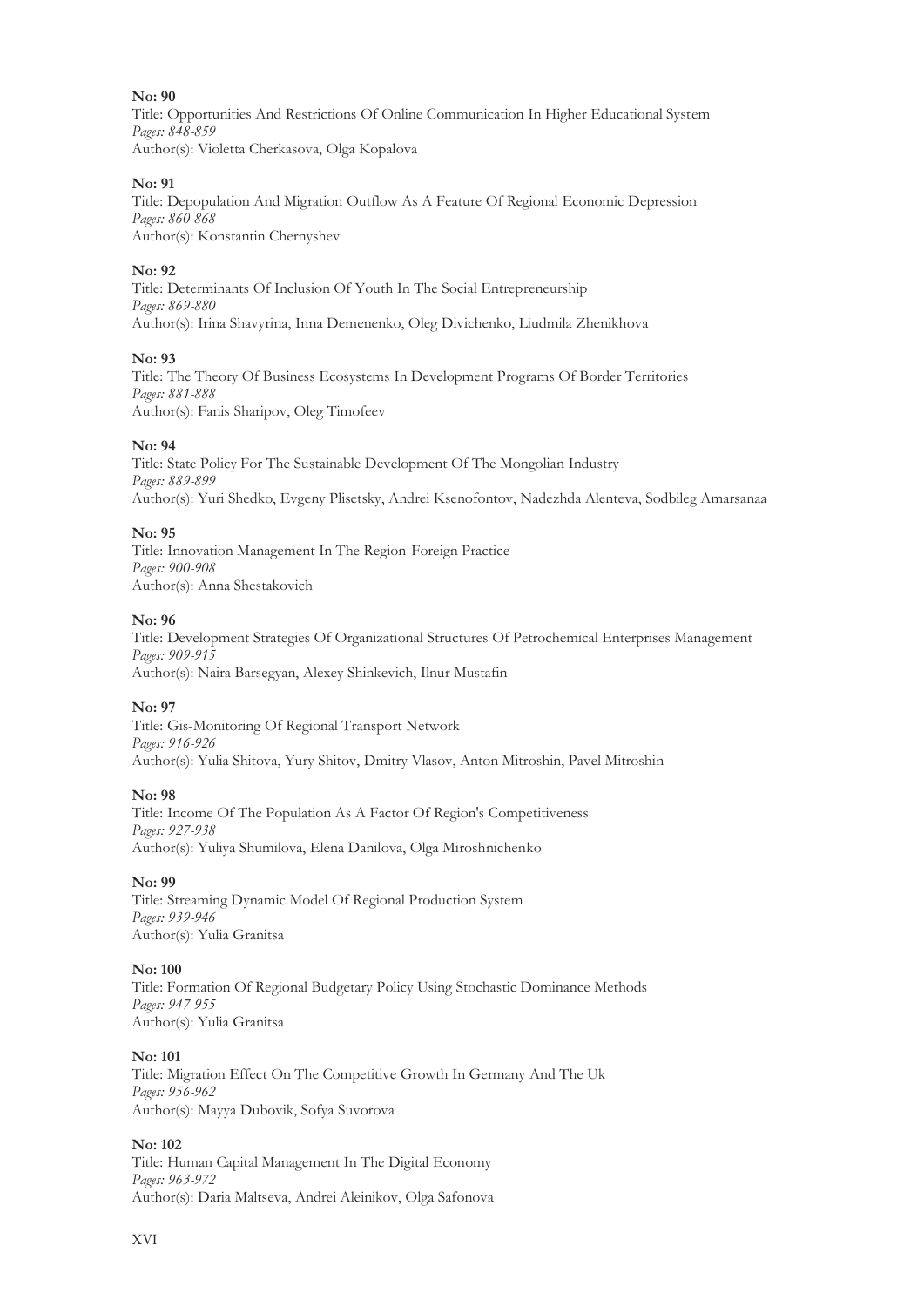**No: 103** Title: Spatial Aspect In The Volume Of Marketable Food Products *Pages: 973-982* Author(s): Venera Timiryanova,

#### **No: 104**

Title: Sociocultural Features Of Lean Technique Adoption At Russian Enterprises *Pages: 983-989* Author(s): Dmitry Yadransky, Elena Chumak

#### **No: 105**

Title: Strategy Types Of Biggest Russian Companies As They Declare It *Pages: 990-998* Author(s): Dmitri Pletnev, Ekaterina Nikolaeva, Elena Kozlova

#### **No: 106**

Title: Regional Tourism Development In Russia *Pages: 999-1009* Author(s): Dmitri Pletnev, Elena Silova, Anahita Seifi, Samira Mottaghi

#### **No: 107**

Title: Strategies Of Russian High-Growth Industrial Firms *Pages: 1010-1020* Author(s): Dmitri Pletnev, Kseniia Naumova, Van Duc Pham

#### **No: 108**

Title: Export Strategies Of Russian Firms *Pages: 1021-1030* Author(s): Evgeniy Stepanov, Tuan Phong Tran

#### **No: 109**

Title: Identifying Poverty Triggers In Russian Regions *Pages: 1031-1042* Author(s): Ruslan Sadyrtdinov, Dmitry Rodnyansky, Galina Suldina, Svetlana Vladimirova

# **No: 110**

Title: Dividend Policy Of The Russian And Chinese Oil Corporations *Pages: 1043-1054* Author(s): Elena Silova, Maksim Kazadaev, Zhang Mengshi

#### **No: 111**

Title: Cross-Industrial Priorities Of Economic Development: Experiences From Russia *Pages: 1055-1062* Author(s): Victoria Akberdina

# **No: 112**

Title: Institutional Transformation In Reindeer Herding Industry Based On Economic Behavior *Pages: 1063-1074* Author(s): Gennadiy Detter, Alexandra Telitsyna, Ekaterina Zabelina

#### **No: 113**

Title: Competitiveness Of An Industrial Region Under Pandemic Restrictions *Pages: 1075-1086* Author(s): Yuner Kapkaev, Ekaterina Nikolaeva, Pavel Kadyrov

# **No: 114**

Title: Innovative Models Of Human Resources Reproduction *Pages: 1087-1097* Author(s): Daria Rudenko, Irina Lavrentieva, Yuner Kapkaev

# **No: 115**

Title: Iran And Russia's Role In Regional Social Development In Central Eurasia *Pages: 1098-1107* Author(s): Mandana Tishehyar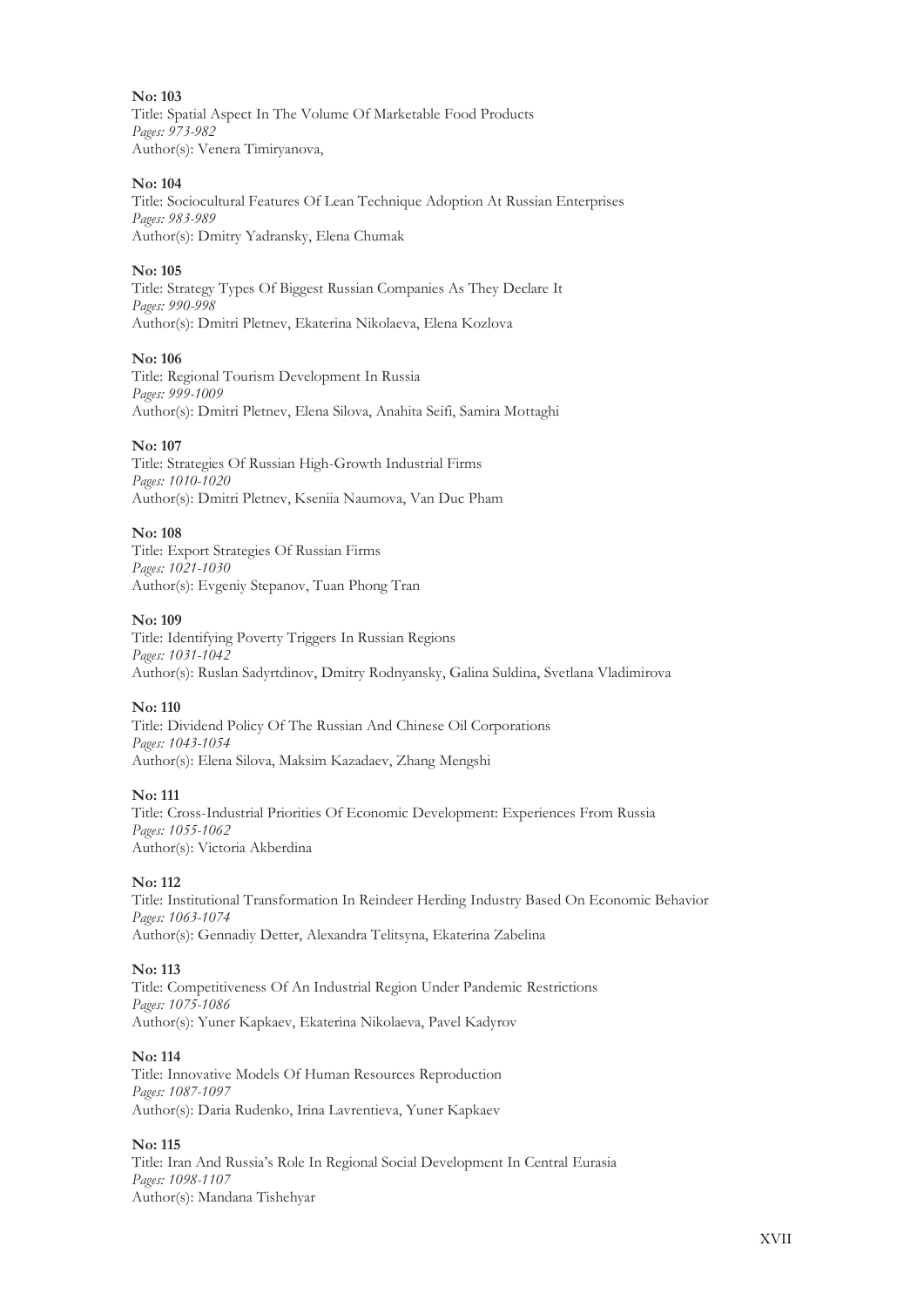Title: Distribution Proportional To Needs As A Potential Element Of Unconditional Basic Income *Pages: 1108-1114* Author(s): Vyacheslav Bobkov, Alexander Zolotov, Marina Zolotova, Sergey Zolotov

## **No: 117**

Title: Impact Of Social Infrastructure Objects On Regional Development *Pages: 1115-1124* Author(s): Elena Stremousova, Olga Buchinskaia

# **No: 118**

Title: Cost Reduction In Construction Industry Based On Bim Technologies *Pages: 1125-1136* Author(s): Timur Ablyazov, Igor Evsikov, Baktybek Akaev

#### **No: 119**

Title: Social Innovation As An Economic System *Pages: 1137-1144* Author(s): Anna Kisova

#### **No: 120**

Title: Development Resources Of The Krasnodar Urban Agglomeration *Pages: 1145-1151* Author(s): Alexey Kolba, Maria Tereshina

#### **No: 121**

Title: Motivational Profile Features Of Young Scientists And University Professors *Pages: 1152-1157* Author(s): Alexander Litvinyuk, Ekaterina Kuzub, Ekaterina Novikova

#### **No: 122**

Title: Countering Of Economic Crimes During The Time Of Emergency Evacuation *Pages: 1158-1166* Author(s): Marina Potemkina

# **No: 123**

Title: The Digital Addictive Goods Markets: Feedback, Experience, Regulation *Pages: 1167-1174* Author(s): Roman Skokov

#### **No: 124**

Title: Rural Birthrate In The Altai Territory: Objective Factors And Territorial Loyalty *Pages: 1175-1186* Author(s): Natalia Volkova, Tatyana Pozdnyakova

#### **No: 125**

Title: New And Inherited Features Of Agricultural Production In Russia *Pages: 1187-1195* Author(s): Viktor Denisov

# **No: 126**

Title: Economic Creativity And Economic Education *Pages: 1196-1201* Author(s): Sergey Semenov

#### **No: 127**

Title: Intercultural Sensitivity And Communicative-Cultural Memory In The Media-Communications Development *Pages: 1202-1212* Author(s): Anna Sumskaya, Valeria Solomeina

#### **No: 128**

Title: Socio-Economic Impact On Social Tourism *Pages: 1213-1224* Author(s): Alyona Gorbatova, Petr Chuvatkin